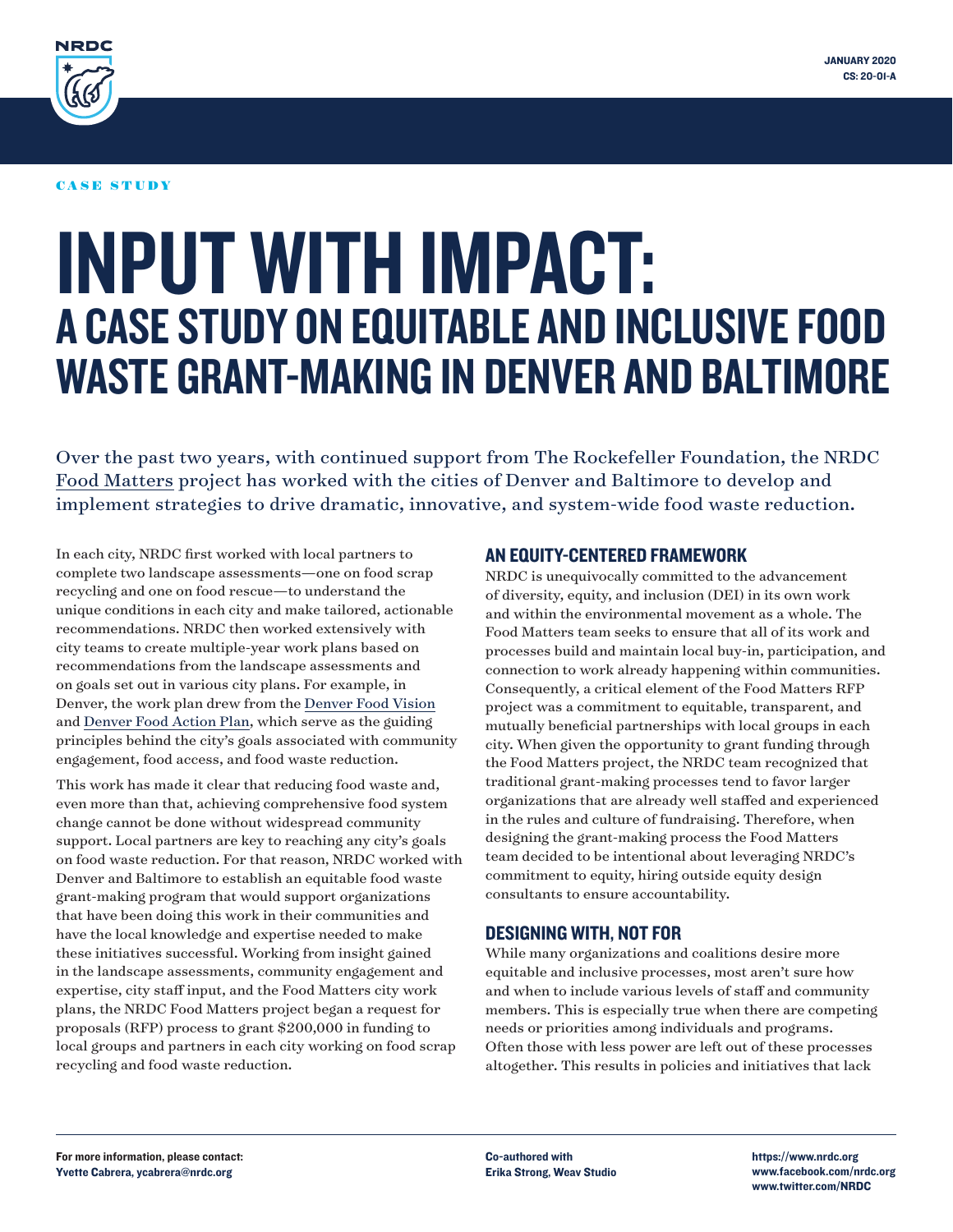buy-in and trust from internal and external stakeholders, usually creating or exacerbating tension in leadership and harming group morale. To avoid this, the Food Matters team launched its equity-centered RFP process by bringing on equity consultants at [Weav Studio](https://www.weavstudio.com/) to project manage, provide strategic insight, and develop an accessible application process. Weav prioritizes inclusive, human-centered design, operating under the principle that the people closest to a problem are the best equipped with the knowledge and experience to design solutions.

Weav Studio's goal was to use cross-sector collaboration to collectively design the entire grant process. The foundation of the project plan for the RFP process involved working closely with local partners in Denver and Baltimore to recruit individuals from organizations likely to apply to the RFP itself. In this way, the funding areas, award size, and application process would be designed *with* potential applicants and not just *for* them.

## DESIGNING IN DENVER

Offering grants through an equity-centered RFP process was new for the NRDC Food Matters team. Given this, the team decided to stagger the RFP timelines and processes for Denver and Baltimore. What was learned in Denver would inform our work in Baltimore.

Early on, the NRDC Food Matters team recognized that running a highly participatory design process could face low turnout given that many of the local organizations that we invited were heavily reliant on volunteers. At a roundtable event held to present findings from the initial local landscape assessments, members of the team surveyed attendees (representatives of the local organizations) to assess their desire to participate in the collaborate design process and their capacity to do so. A majority of the survey respondents indicated that they would definitely want to be involved and estimated the amount of participation they could offer (e.g., interviews, half-day design session, full-day design session).

In November 2018, working from the participation feedback from survey respondents, the NRDC Food Matters team with Weav Studio held the first all-day design and ideation session with representatives of organizations that would be applying for funding in Denver. In this and subsequent design sessions, participants included stakeholders from local advocacy groups, last-mile food rescue organizations, food banks, neighborhood organizations, community gardens, urban farms, churches, and community resource centers.

Starting off, participants were divided into groups based on goals informed by the Denver [Food Action Plan](https://www.denvergov.org/content/denvergov/en/environmental-health/about-us/news-room/2018/FoodPlan.html) set out by the Denver Department of Public Health and Environment (DDPHE) and recommendations from the previously completed landscape assessments. With facilitation, each group identified the barriers that stood in the way of local partners' achieving the defined goals and brainstormed possible community-driven solutions to address these barriers. Groups were then asked to estimate the amount of



funding it would take to make progress on these proposed solutions over a six- to eight-month period. On average, groups felt that \$10,000 would be an appropriate and meaningful grant.

In the second half of the session, new groups were formed on the basis of experience with the grant application process. Each group had at least one person who had sought a grant before and one person who was new to or less familiar with the process. Using a human-centered design activity called journey mapping, groups plotted an entire grant application process from identifying the funding opportunity to receiving notification of an award. From the map, each group identified frequent points of confusion for applicants along the way, then developed solutions to reduce these moments and increase accessibility throughout the journey. Finally, the full group created a map of distribution channels that the RFP announcement should go through in order to reach the largest number of potential applicants.

Findings from the design session were illuminating but not surprising. Participants identified many community-driven organizations and programs already working in Denver toward the Food Action Plan goals. They felt that funding existing organizations that were experiencing capacity funding gaps would result in greater benefits than supporting the kind of "new" and "innovative" solutions that are often more appealing to funders. The groups also determined that a short, concise grant application would remove barriers related to the amount of time and experience needed to complete a more traditional, lengthy application, which might ask for resumes of all staff, longer narratives, a list of board members, and so on.

#### DEVELOPING THE DENVER CRITERIA

From the insight gained in the design sessions, Weav and the NRDC Food Matters team developed selection criteria for applications. Feedback from design session participants indicated it was important that eligibility be broad in order to increase the outreach of the RFP. Accordingly, we decided the RFP would be open to any nonprofit or social-enterprise small business working in one of the three focus areas. The final criteria categories were these: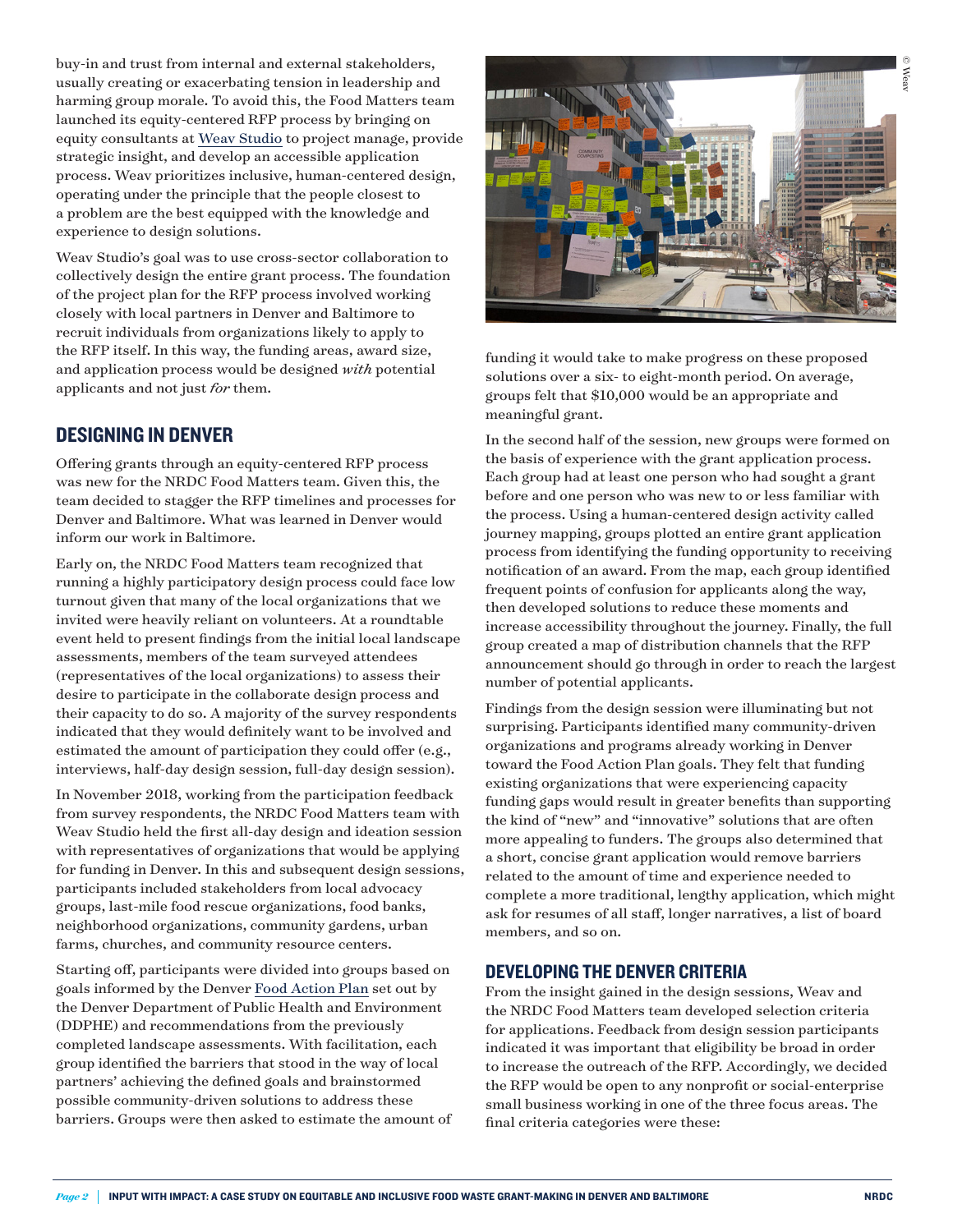#### Focus Area of Applicant's Work (40 percent of total weight).

Applicants were asked to describe how their current work or proposed project would support one or more of the following areas related to Denver's Food Action Plan. (To avoid a bias toward organizations with larger capacities, applying across more than one focus area would not increase the overall score or strength of the application.)

 Food waste prevention: efforts to reduce or eliminate excess food at the source, including improved inventory management, repurposing of surplus, and alternatives to the underlying causes of food going to waste.

 Food rescue: efforts to maintain or expand donation of nutritious foods, make rescued foods more accessible in the most underserved neighborhoods and to people with disabilities, and strengthen the operational efficiency and responsiveness of the food rescue system.

 Food scrap recycling: efforts to expand or improve composting and/or anaerobic digestion processing or collection infrastructure, including education and recruitment targeting food scrap generators.

Demonstrated Need (30 percent). Applicants had to indicate how grant funding would close operational funding gaps or alleviate project-funding needs. This was in direct response to the request from participants in the design session to direct funding toward organizations that were in the greatest immediate need of capacity funding.

Diversity, Equity, and Inclusion-Centered Values (30

**percent).** It was important for the NRDC Food Matters team to select applicants that shared equity-centered values. At the same time, we recognized that organizations with the capacity to develop DEI initiatives were usually larger and already well resourced. In order to not bias this score toward well-resourced organizations, the team decided to create three categories for evaluating the DEI criterion. The first considered stated DEI values of the applicant organization. The second looked at how well the community members served were represented demographically by the staff and services of the organization. The third category focused on the geographic location of the neighborhoods assisted by the organization. Specifically, higher scores would go to groups serving the six historically underserved Denver neighborhoods identified in the Denver Food Action Plan.

 Finally, it was expected that a handful of small businesses would be eligible and apply for funding. Those able to provide proof that they were a minority- and/or womenowned business enterprise (MWBE) would receive a 20 percent increase in their overall DEI score.

From the selection criteria, the team then developed a scoring rubric and matrix that would help the selection committee fairly score all applicants. Moreover, to ensure transparency of the grant-making process, the scoring rubric was made public so all applicants would be informed of how application questions would be scored and weighed as they put together their proposals. The Denver scoring criteria and matrix can be found at the end of this document.

## BUILDING THE DENVER APPLICATION

Using feedback from the design session, the team knew it needed to develop an application that would not be cumbersome to smaller-staffed or volunteer-managed organizations, often the very groups in the most need of capacity grant money. The team made a best-guess estimate of the type and number of questions that were needed to accurately and meaningfully assess applicants within the scoring rubric. Questions asking for basic information were limited in scope, and those requiring a narrative response were minimal and limited to 500-word answers. For example, the application did not ask for a financial sustainability plan, given the feedback that these questions can bar smaller organizations from applying for certain grants.

Drawing on other insights from the design session, the team decided on an easy-to-use, website-based application and a downloadable Microsoft Word document to assist applicants through the process. This package included detailed information on the purpose of funding; deadlines, scoring, and eligibility; what to expect if selected; and an appendix providing the scoring rubric and the local landscape assessments.

## LAUNCHING THE DENVER APPLICATION

Using the crowdsourced list of communication channels from the design session alongside extensive research by the NRDC and City team, the local Denver NRDC team member was able to distribute the application to a wide network of organizations. Since the design session involved potential candidates, many organizations were already prepared for the application process.

The application period was five weeks, and throughout that time, NRDC team members responded within 24 hours to questions submitted on the website by potential applicants. Community partners told the team that the collaborative design process for the application was highly appreciated and increased their confidence in completing the application. In total, 37 groups applied, representing a diverse range of organizations throughout the City and County of Denver.

## DENVER SELECTION PROCESS

The formation of the selection committee was as important as designing the application itself. To balance place-based and subject matter expertise, the selection committee consisted of the NRDC Food Matters team, including one team member with extensive Denver knowledge, plus two Denver community representatives and a DDPHE staff member representing the city.

In the first round of scoring, half of the NRDC Food Matters staff along with the city and organizational partners scored each application on the basis of the scoring rubric. In cases where scores for an applicant varied widely, the committee walked through the application, discussed the logic behind each person's scoring, and then came to a consensus over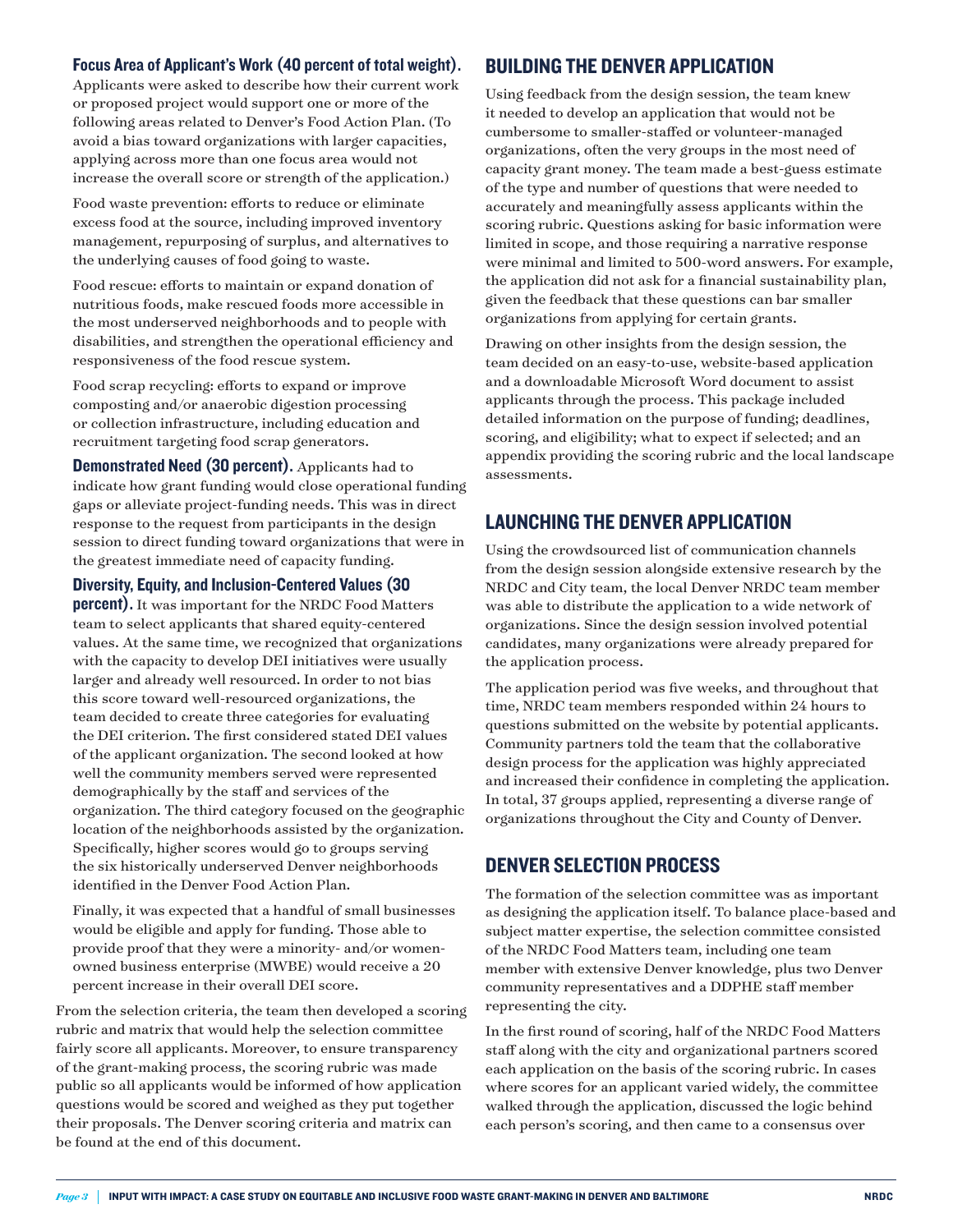*"Our entire organization was impacted by this grant. We have grown in the number of people that are contributing to our work, [and] we have expanded the number of partnerships that we are involved with by threefold, which has strengthened our support network. We have also used these funds to support the innovation work of a potential fundraising source through repurposing the plastic cutlery harvested from our waste sort-line."* **—Consumption Literacy Project**

a new score for the application. They then had a robust conversation to select the top 18 applications to send to the final round of scoring.

For this round, the top 18 submissions were evaluated by two team members who had not participated in the first round of scoring. As in the first round, applications with high score variance were flagged for discussion. The Denverbased NRDC team member, who had participated in the first round of scoring, joined the final selection conversation and provided critical insight into the local landscape and the first round committee's thinking. After discussion and some rescoring, [the group selected 10 organizations](https://www.nrdc.org/experts/elizabeth-balkan/10-denver-organizations-win-grants-fight-food-waste) to receive \$10,000 each.

#### REPORTING IN DENVER

Through the design process, we heard from participants that reporting requirements for most grants were cumbersome and took up valuable staff time and resources. In response, the team decided on simple and straightforward reporting requirements, with reports to be submitted by email at the end of the grant period. Recipients were expected to answer the following questions in no more than 200 words each:

- 1. How did you use these funds?
- 2. What impact do you think these funds had?
- 3. How did your use of these funds influence future program or organizational planning, if at all?
- 4. If you collected metrics throughout this grant period, what were they and what do they show?

Optional additional questions were included in the reporting template.These gave grantees an additional opportunity to provide feedback on the application process and the impact of the grant.

#### DESIGNING IN BALTIMORE

On the heels of announcing the Denver grant awardees, the team quickly turned to launching the program in Baltimore. While many lessons learned in Denver were applicable in Baltimore, it was important that the design process reflect key differences between the two cities, such as different demographics and level of need among local groups. Additionally, the City of Baltimore's plan to increase food rescue and reduce food waste, outlined in the [Baltimore Food](https://mayor.baltimorecity.gov/sites/default/files/BaltimoreFoodWaste&RecoveryStrategy_Sept2018.pdf)  [Waste and Recovery Strategy,](https://mayor.baltimorecity.gov/sites/default/files/BaltimoreFoodWaste&RecoveryStrategy_Sept2018.pdf) differed significantly from Denver's. Finally, in Denver a local NRDC team member was there to provide local knowledge and facilitate relationships. In Baltimore this role was filled by a City of Baltimore employee whose salary was funded through the Food Matters project. This meant that the city would be more meaningfully involved in the design process than was the case in Denver.

As in Denver, consultants from Weav first held a design session with a similar mix of local advocacy organizations, last-mile food rescue groups, food banks, neighborhood organizations, community gardens, urban farms, churches, and community resource centers. During the session, the groups worked from goals established in the City of Baltimore's Food Waste and Recovery Strategy and from landscape assessments conducted by the Food Matters Baltimore team. The groups completed the same grant application process journey map and similarly created a crowdsourced list of distribution channels.

Insight and information from the Baltimore design session differed from Denver's in a few ways. First, groups identified schools as important potential grant recipients because they could teach students about food waste reduction and encourage them to continue these practices throughout their lives. Also, since the majority of neighborhoods in Baltimore would benefit from increasing the capacity of the organizations that serve them, geographic or neighborhood need was not identified as a significant area to focus on.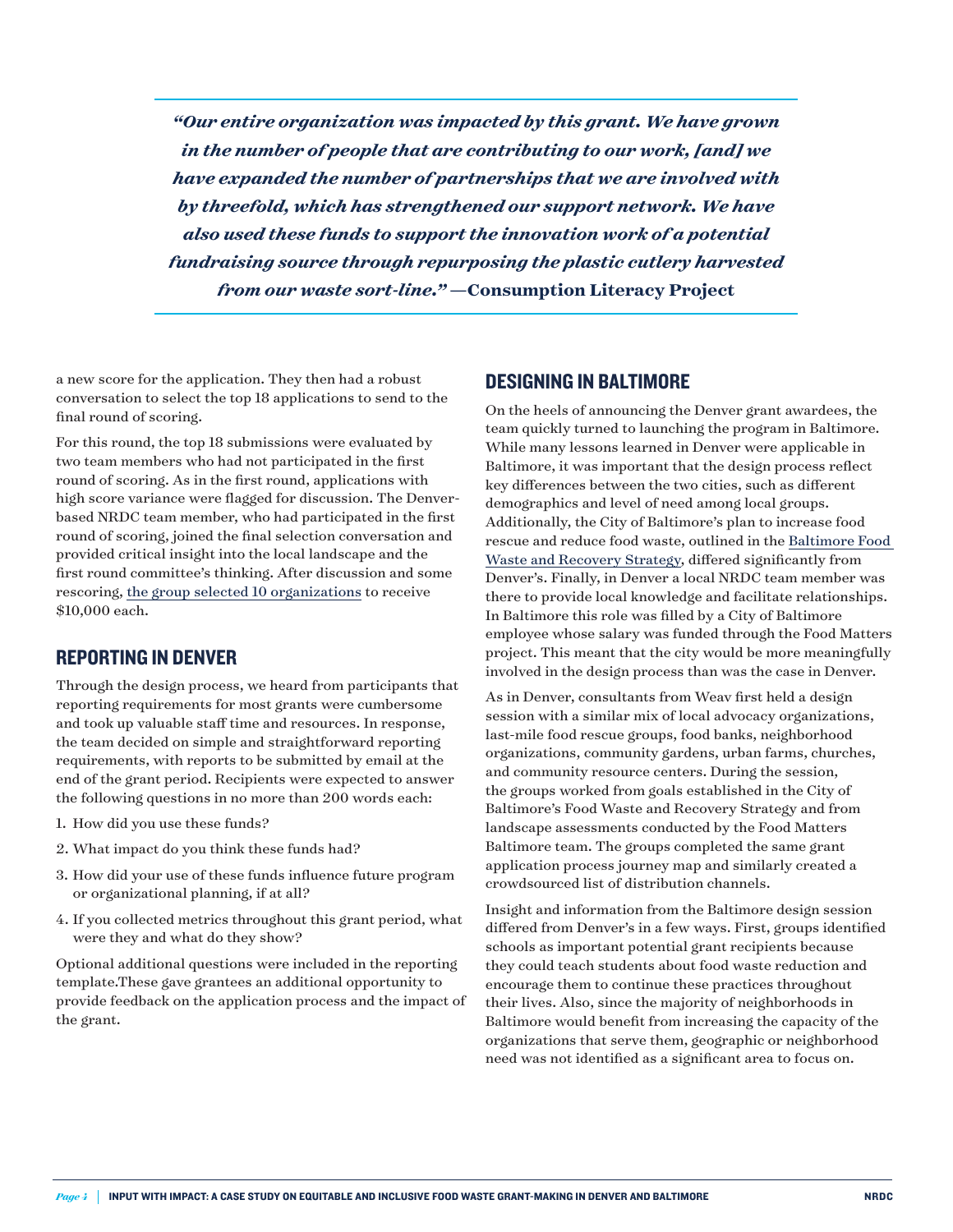As in the Denver design sessions, Baltimore organizations said that funding should be prioritized for organizations with the most immediate capacity needs. Additionally, they requested a grant application process with the lowest possible barriers to entry, with minimal narrative questions and reporting requirements.

# CRITERIA IN BALTIMORE

Weav redesigned the selection criteria and rubric to integrate insights from the Baltimore design session, especially in regard to focus areas and diversity, equity, and inclusion criteria. Weav also incorporated feedback from the Denver selection committee. The Baltimore criteria were broken down in the following way:

#### Focus Area of Applicant's Work (40 percent of total weight).

Applicants had to describe how their current work or proposed project would support Baltimore's goal of reducing commercial food waste by 50 percent by 2030 and residential food waste by 80 percent by 2040. Priority was given to groups advancing food waste prevention, food rescue, and/or food scrap recycling, through activities such as:

- $\blacksquare$  Starting or expanding food waste prevention efforts, including food waste awareness and education.
- $\blacksquare$  Maintaining, expanding, or improving food rescue operations or capacity. This includes, but is not limited to:
	- $\blacksquare$  Expanding donation of nutritious foods
	- $\blacksquare$  Making rescued foods more accessible in the most underserved neighborhoods and/or to people with disabilities
- Expanding or improving existing composting operations to increase their capacity to process food scraps.
- Establishing a community composting location to increase access to composting services.
- $\blacksquare$  Developing or implementing a composting training program for city residents.
- Using food waste prevention, food rescue, or food scrap recycling to invest in the community, create jobs, or otherwise address root causes of food insecurity.

Demonstrated Need (30 percent). Applicants had to indicate how grant funding would close operational funding gaps or alleviate project-funding needs.

## Diversity, Equity, and Inclusion-Centered Values (30

percent). This area was informed directly by the Baltimore Office of Sustainability's Guidance for Equitable Implementation. Participants were asked to describe how their work or organization actively addressed racial and economic inequity in Baltimore in any or all of the following ways:

- **Proposed project does not generate burdens, either** directly or indirectly, for groups whose life outcomes are disproportionately affected by structures in society.
- $\blacksquare$  Services are accessible to households, organizations, and businesses throughout the community particularly those that are run by and for historically underrepresented communities.
- $\blacksquare$  Organization/company/group supports historically underrepresented communities through workforce development, living wage jobs, and small-business or contracting opportunities.

 Applicants were also asked to describe how well community members served were represented demographically by the staff and services of the organization.

 Finally, as in Denver, it was expected that a handful of small businesses would be eligible and apply for funding. Again, those able to prove that they were a minorityand/or women-owned business enterprise would receive a 20 percent increase in their overall DEI score.

The Baltimore scoring criteria and matrix can be found at the end of this document.





© Whitelock Community Farm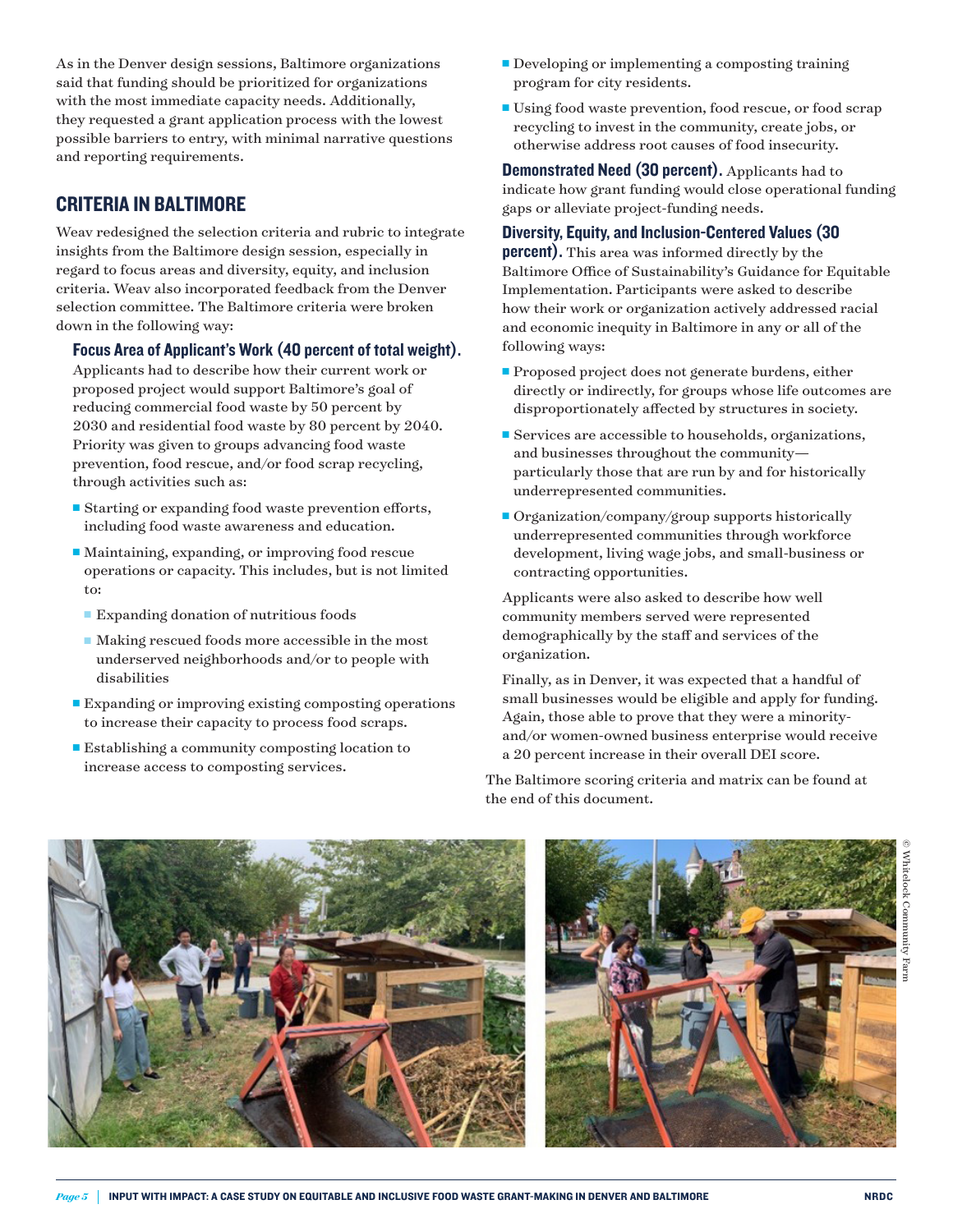*"We are very grateful to have received this grant at a time of great need . . . It is up to community organizations like ours to learn from experience and to develop our own strategies that are unique to the communities we serve and to the challenges we face in our service. I applaud the Food Matters project for invigorating grassroots organizations like ours."* **—Baltimore Food Rescue**

# BUILDING AND LAUNCHING THE BALTIMORE APPLICATION

Utilizing feedback from applicants in the Denver process and the NRDC team, Weav integrated small functionality changes to the application and updated question content areas where necessary. The application information package was updated with the Baltimore scoring rubric and landscape assessments.

As in Denver, the launch of the Baltimore application went smoothly with no reported issues. The application was widely distributed by local partners and organizations that had attended the design session. Numerous design session participants and applicants told the team that they appreciated the grantmaking process and wished that more such proceedings could be as collaborative and participatory as this one.

#### BALTIMORE SELECTION PROCESS

Weav facilitated a similar first- and final-round selection process. The selection committee was once again composed of NRDC subject matter experts, partners from community organizations not applying for funding, and representatives from the City of Baltimore. After the first round of assessments, score variance was flagged for discussion by the committee. One of the most interesting and important differences between the Denver first-round selection process and the Baltimore process was the score variance between NRDC subject matter experts and the community partners. In the discussion that followed, community partners provided relevant and specific local context and information that had been unknown to the NRDC subject matter experts. After a long and dynamic conversation, the group sent 22 top applications to the final round.

The final round selection committee was composed of one NRDC Food Matters team member and two Baltimore representatives, including a local coordinator who had participated in the first round of scoring. There was less score variance in this round than in the first, and [the group](https://www.nrdc.org/experts/margaret-brown/11-baltimore-organizations-win-grants-tackle-food-waste)  [selected 11 organizations,](https://www.nrdc.org/experts/margaret-brown/11-baltimore-organizations-win-grants-tackle-food-waste) 9 to receive \$10,000 in funding and 2 to receive \$5,000 each (per their application request).

## LESSONS LEARNED

For readers interested in replicating an equity-centered grant-making process, there are many takeaways and lessons learned from our experiences in Denver and Baltimore.

#### People want to share and they want to be heard.

Initially, the NRDC Food Matters team was concerned about overburdening food rescue and food scrap recycling organization representatives by asking them to participate in a collaborative design process. To alleviate these concerns, the team worked with Weav to create a timeline and participation expectations that respected our partners' time and effort. Taking into account feedback from the initial landscape assessment roundtables, we scheduled facilitation sessions to be half-day so that participants would not lose an entire workday, and the sessions were held in a comfortable space with nourishing food provided. With this focus on participants' well-being, the team witnessed a remarkably high turnout and continued high energy and enthusiasm throughout the sessions in Denver and Baltimore, quickly dispelling our concerns that participants would not feel the session was worth their time. Moreover, participant feedback from both sessions clearly demonstrated that people were eager to share their thoughts and expertise with grant makers and have their input be considered throughout the grant-making process.

#### There is more than one way to be an expert.

Grant-making processes in both Denver and Baltimore illuminated the importance of opening space for community expertise. Although NRDC team members possess decades of experience in this area, they reported learning new information and getting fresh ideas from the design session participants in each city. As mentioned above, the community-centered expertise of our local partners in Baltimore provided such meaningful insight that it changed the final scores for several applicants. By broadening the idea of what it means to be an expert, the NRDC Food Matters team was able to see a more complete and robust picture of its work in Denver and Baltimore.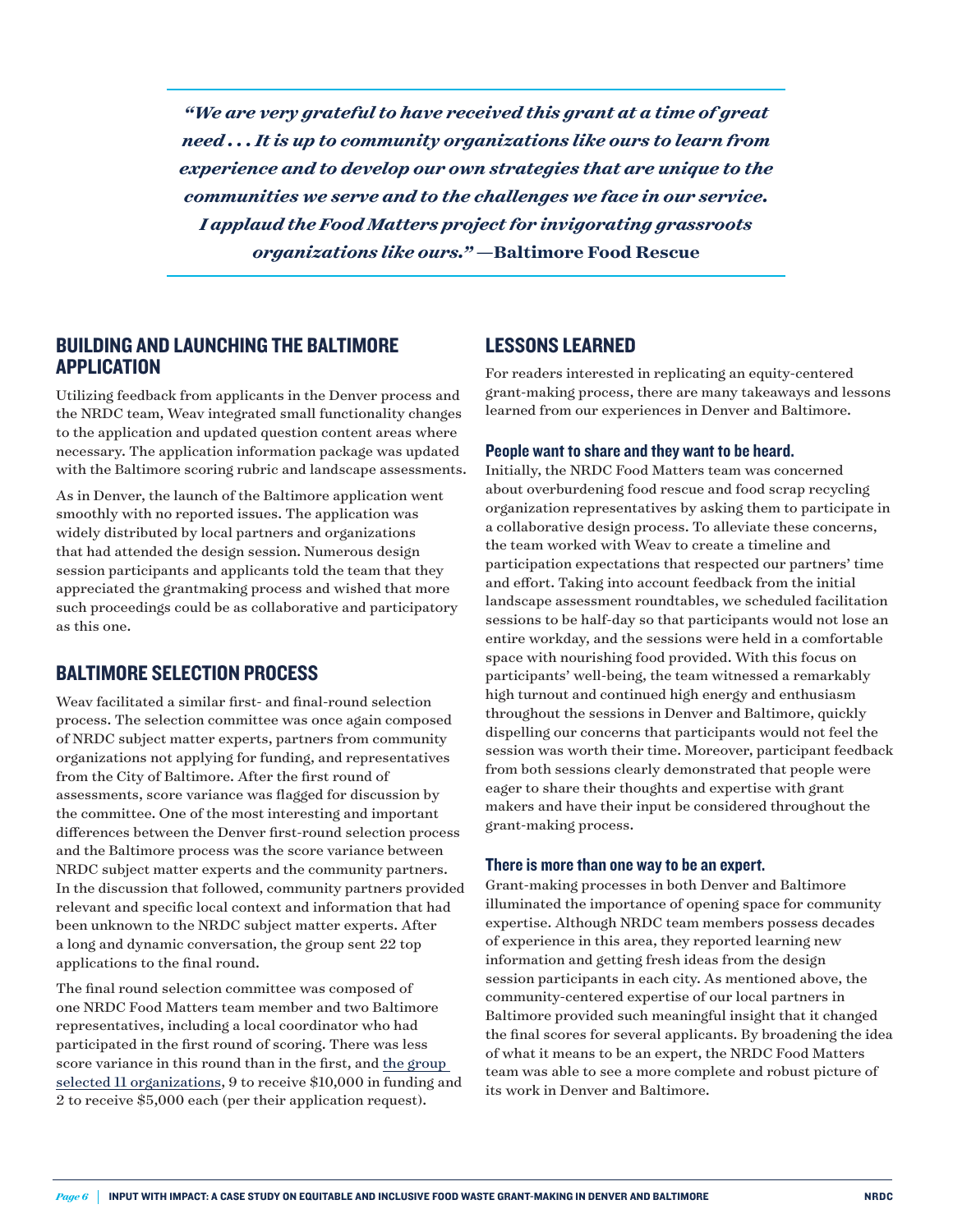#### Scoring is imperfect, always.

Creating a fair and equitable scoring rubric and process proved to be one of the team's greatest challenges. The scoring rubric was developed with an eye toward equity and with significant insight from potential applicants. However, the team learned that putting applicants in scoring boxes was complicated, inconsistent, and difficult. This process also showed team biases in ways that could not be fully controlled for through the rubric. It was also challenging to use a framework to score applicants while also incorporating more nuanced information that we gleaned from applications. Moreover, although members of the team found it helpful to have simple and open application questions, groups with more capacity and grant-writing experience still scored higher on the basis of written applications alone. To ensure the greatest fairness to all, the members of each selection committee had to acknowledge the limitations of the scoring rubric and find their own ways to explain the meaning and significance of their scores. In order to approach decision making as holistically and equitably as possible, the selection committee should ideally be composed of people who provide a balance between community knowledge and food waste

subject matter expertise. In the end, each group found that—even if imperfect—the scoring rubric helped to guide their selection conversation. They also found that the local partners on the committee provided the most critical insight into the weight and impact of each applicant's work.

#### An equity-guided process is an effective way of distributing funds.

Within the short grant period of 9-10 months, local organizations used the funds to achieve amazing results. Across Denver and Baltimore, grantees held more than 18 community events, rescued more than 370,000 pounds of food, served 1,700 new food pantry clients, and installed 26 new community composting units. In the two cities, these grants supported the composting of nearly four million pounds of food scraps. At least one organization used their Food Matters grant to leverage additional funding to support their work. In short, this project achieved what it set out to do: have those closest to the work shape the way it should be done. These grants helped lay a strong foundation for community-led food waste reduction, and we are eager to see how Denver and Baltimore continue to build on that work.

*"Funds from the Natural Resources Defense Council supported Cosechando Salud in reaching more people, improving program quality, and solidifying The GrowHaus's role as a reliable source for healthy food in our community. Given the additional resources allocated to outreach and our mobile delivery program, we saw an uptick in the number of new participants in Cosechando Salud and the Movil program. This impact is exponential, as we expect many first-time families to return to The GrowHaus and refer other families."* **— The GrowHaus**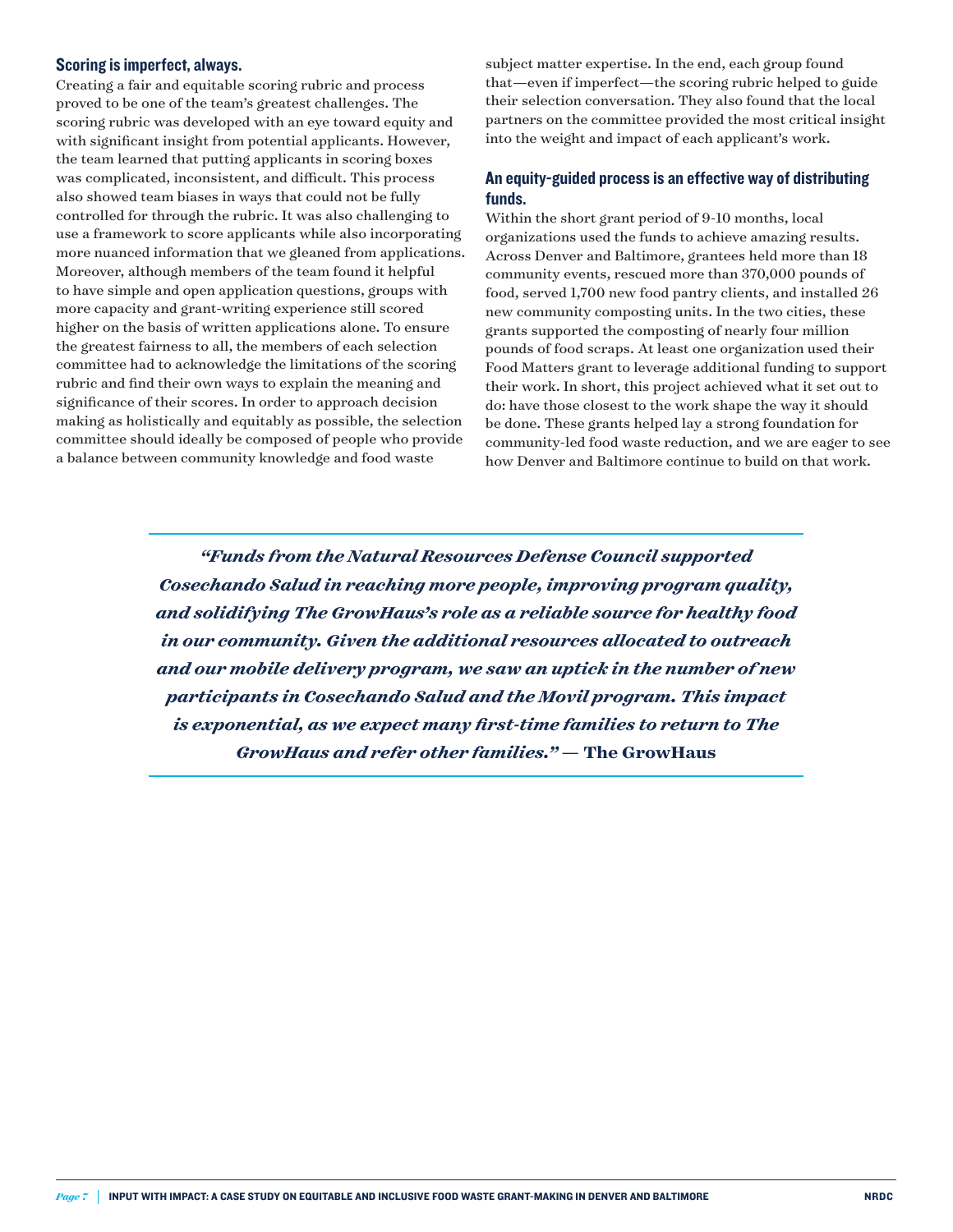# BALTIMORE SCORING RUBRIC

| PRIORITY AREA SCORE WILL ACCOUNT FOR 40% OF THE<br>APPLICANT'S TOTAL SCORE<br>INSTRUCTIONS                                                                                                                                                                                                                                                      | PRIORITY AREAS & IMPACT (40%)<br>CRITERIA                                                                                                                                                                                                                                                                                                                                                                                                                                                                                                                                                                                                                                                                 | SCORES OF 1-3<br><b>LOWEST</b>                                                                                                                                                                      | SCORES OF 4-8<br><b>MIDDLE</b>                                                                                                                                                                                                                                                                                                                                                                                                                                                                                                                                                        | SCORES OF 9-10<br><b>HIGHEST</b>                                                                                                                                                                                                                                                                                                                                                                                                                                                                                                                                                                                                                                           |
|-------------------------------------------------------------------------------------------------------------------------------------------------------------------------------------------------------------------------------------------------------------------------------------------------------------------------------------------------|-----------------------------------------------------------------------------------------------------------------------------------------------------------------------------------------------------------------------------------------------------------------------------------------------------------------------------------------------------------------------------------------------------------------------------------------------------------------------------------------------------------------------------------------------------------------------------------------------------------------------------------------------------------------------------------------------------------|-----------------------------------------------------------------------------------------------------------------------------------------------------------------------------------------------------|---------------------------------------------------------------------------------------------------------------------------------------------------------------------------------------------------------------------------------------------------------------------------------------------------------------------------------------------------------------------------------------------------------------------------------------------------------------------------------------------------------------------------------------------------------------------------------------|----------------------------------------------------------------------------------------------------------------------------------------------------------------------------------------------------------------------------------------------------------------------------------------------------------------------------------------------------------------------------------------------------------------------------------------------------------------------------------------------------------------------------------------------------------------------------------------------------------------------------------------------------------------------------|
| The applicant should be given a score between I<br>and IQ. The matrix provides context for scoring.<br>will receive higher scores. Applications aligned<br>Applicants whose mission and work aligns with<br>with more than one priority will not receive an<br>at least one of the specific priorities ou flined<br>increased in overall score. | Applicant indicates how their work aligns with<br>the grant opportunity's list of priorities.                                                                                                                                                                                                                                                                                                                                                                                                                                                                                                                                                                                                             | other words, the primary mission of the<br>Food waste aspect of the organizaton's<br>Organization/Company/Group is not<br>work is tangential to its mission. In<br>related to food waste reduction. | Mission or work of Organization/Company/Group<br>is related to reducing or eliminating food waste.                                                                                                                                                                                                                                                                                                                                                                                                                                                                                    | Mission or work of Organization/Company/Group is related to reducing or<br>Work aligns with the priorities outlined in the grant opportunity.<br>eliminating food waste.                                                                                                                                                                                                                                                                                                                                                                                                                                                                                                   |
| The applicant should be given a score between I<br>and IO. The matrix provides context for scoring                                                                                                                                                                                                                                              | Applicant demonstrates expertise or impactful<br>work in the space.                                                                                                                                                                                                                                                                                                                                                                                                                                                                                                                                                                                                                                       | expertise or impactful work in this space.<br>Applicant is unable to demonstrate                                                                                                                    | Demonstrates expertise or impactful work in<br>the space.                                                                                                                                                                                                                                                                                                                                                                                                                                                                                                                             | Demonstrates expertise, impactful work in the space and expresses<br>interest in continuing to learn and improve the quality of their work.                                                                                                                                                                                                                                                                                                                                                                                                                                                                                                                                |
| DEMONSTRATED NEED WILL ACCOUNT FOR<br>30% OF THE APPLICANT'S TOTAL SCORI                                                                                                                                                                                                                                                                        | DEMONSTRATED NEED (30%)                                                                                                                                                                                                                                                                                                                                                                                                                                                                                                                                                                                                                                                                                   | SCORES OF 1-3                                                                                                                                                                                       | <b>SCORES OF 4-8</b>                                                                                                                                                                                                                                                                                                                                                                                                                                                                                                                                                                  | <b>SCORES OF 9-10</b>                                                                                                                                                                                                                                                                                                                                                                                                                                                                                                                                                                                                                                                      |
| The applicant should be given a score between<br>I and IO for this section. The matrix provides<br>context for scoring.                                                                                                                                                                                                                         | I close<br>operational funding gaps or alleviate project-<br>Applicant indicates how grant funding will<br>funding needs.                                                                                                                                                                                                                                                                                                                                                                                                                                                                                                                                                                                 | Funding would provide surplus for current<br>funding needs. In other words, there is<br>not an urgent need for funding.                                                                             | towards planning a new project. In other words<br>there is a need for funding, but services would<br>Funding will go towards necessary auxiliary<br>costs, an under-funded program/project, or<br>not suffer without it.                                                                                                                                                                                                                                                                                                                                                              | there is an urgent need for funding and services or the organization would<br>Funding will go directly to support an immediate and urgent funding gap<br>for operational costs or under-funded program/project. In other words,<br>suffer without it.                                                                                                                                                                                                                                                                                                                                                                                                                      |
| DEI WILL BE AVERAGED BETWEEN THE THREE AREAS<br>AND THE SCORE WILL ACCOUNT FOR 30% OF THE<br>APPLICANT'S TOTAL SCORE                                                                                                                                                                                                                            | (30%)<br>DIVERSITY, EQUITY, AND INCLUSION CENTERE                                                                                                                                                                                                                                                                                                                                                                                                                                                                                                                                                                                                                                                         | SCORES OF 1-3                                                                                                                                                                                       | SCORES OF 4-8                                                                                                                                                                                                                                                                                                                                                                                                                                                                                                                                                                         | <b>SCORES OF 9-10</b>                                                                                                                                                                                                                                                                                                                                                                                                                                                                                                                                                                                                                                                      |
| The applicant should be given a score between<br>I and IO for this section. The matrix provides<br>Adapted from the Office of Sustainability's<br>Guidance for Equitable Implementation<br>context for scoring.                                                                                                                                 | life outcomes are disproportionately affected<br>Proposed project does not generate burdens,<br>through workforce development, living wage<br>historically under-represented communities<br>either directly or indirectly, to groups whose<br>Actively addresses racial and economic inequity<br>organizations, and businesses throughout<br>in Baltimore City in any or all of the following<br>jobs, small business, and/or contracting<br>organizations run by and for historically<br>51<br>Services are accessible to households,<br>Organization/Company/Group suppor<br>the community-particularly those<br>under-represented communities.<br>by structures in society.<br>opportunities.<br>ways: | disproportionately affected by structures<br>burdens, either directly or indirectly,<br>The organization does not generate<br>to groups whose life outcomes are<br>in society.                      | business, and/or contracting opportunities<br>organizations, and businesses throughout<br>capacity through an expanded knowledge<br>organizations run by and for historically<br>Organization/Company/Group supports<br>Services are accessible to households,<br>Organization addresses all or most of the<br>development, living wage jobs, small<br>the community-particularly those<br>Proposed project builds community<br>base, funding, or other resources.<br>under-represented communities.<br>communities through workforce<br>historically under-represented<br>following: | Services are accessible to households, organizations, and businesses<br>The organization expicitly names addressing racial and economic inequity<br>throughout the community—particularly those organizations run by<br>Proposed project builds community capacity through an expanded<br>represented communities through workforce development, living<br>in their mission and purpose while addressing all of the following:<br>wage jobs, small business, and/or contracting opportunities.<br>Organization/Company/Group supports historically under-<br>and for historically under-represented communities.<br>knowledge base, funding, or other resources.<br>П<br>П |
| The applicant should be given a score between<br>Adapted from NRDC's community engagement<br>I and IO for this section. The matrix provides<br>context for scoring.<br>continuum.                                                                                                                                                               | Community ownership and representation<br>Community-informed, community-led, or<br>community-owned                                                                                                                                                                                                                                                                                                                                                                                                                                                                                                                                                                                                        | services, through surveys or other means.<br>Organization/Company/Group collects<br>and integrates client feedback into<br>[OUTREACH & ENGAGE]                                                      | through activities outside of direct services (e.g<br>Collects and integrates client feedback into<br>Regularly engages with community served<br>community events and forums).<br>Organization/Company/Group:<br>[DEEPER ENGAGEMENT]<br>services.                                                                                                                                                                                                                                                                                                                                     | Has a client or community-advisory board or mechanism for receiving and<br>Designs strategies with the communities that are most affected, drawing<br>Staff is representative of the communities most impacted and served by<br>integrating client and community perspectives in services.<br>This could look like some of the following things:<br>[INVEST & OWN - COMMUNITY OWNERSHIP]<br>from their expertise and lived experience.<br>Organization/Company/Group:<br>their work.                                                                                                                                                                                       |
|                                                                                                                                                                                                                                                                                                                                                 |                                                                                                                                                                                                                                                                                                                                                                                                                                                                                                                                                                                                                                                                                                           |                                                                                                                                                                                                     |                                                                                                                                                                                                                                                                                                                                                                                                                                                                                                                                                                                       | Participation from clients/end-users in applicant's goal setting and<br>meetings, compensating them for their time                                                                                                                                                                                                                                                                                                                                                                                                                                                                                                                                                         |

Small businesses only: Will receive a 20% score increase against other small businesses if they meet minority and/or woman-owned business standards. *Small businesses only: Will receive a 20% score increase against other small businesses if they meet minority and/or woman-owned business standards.*